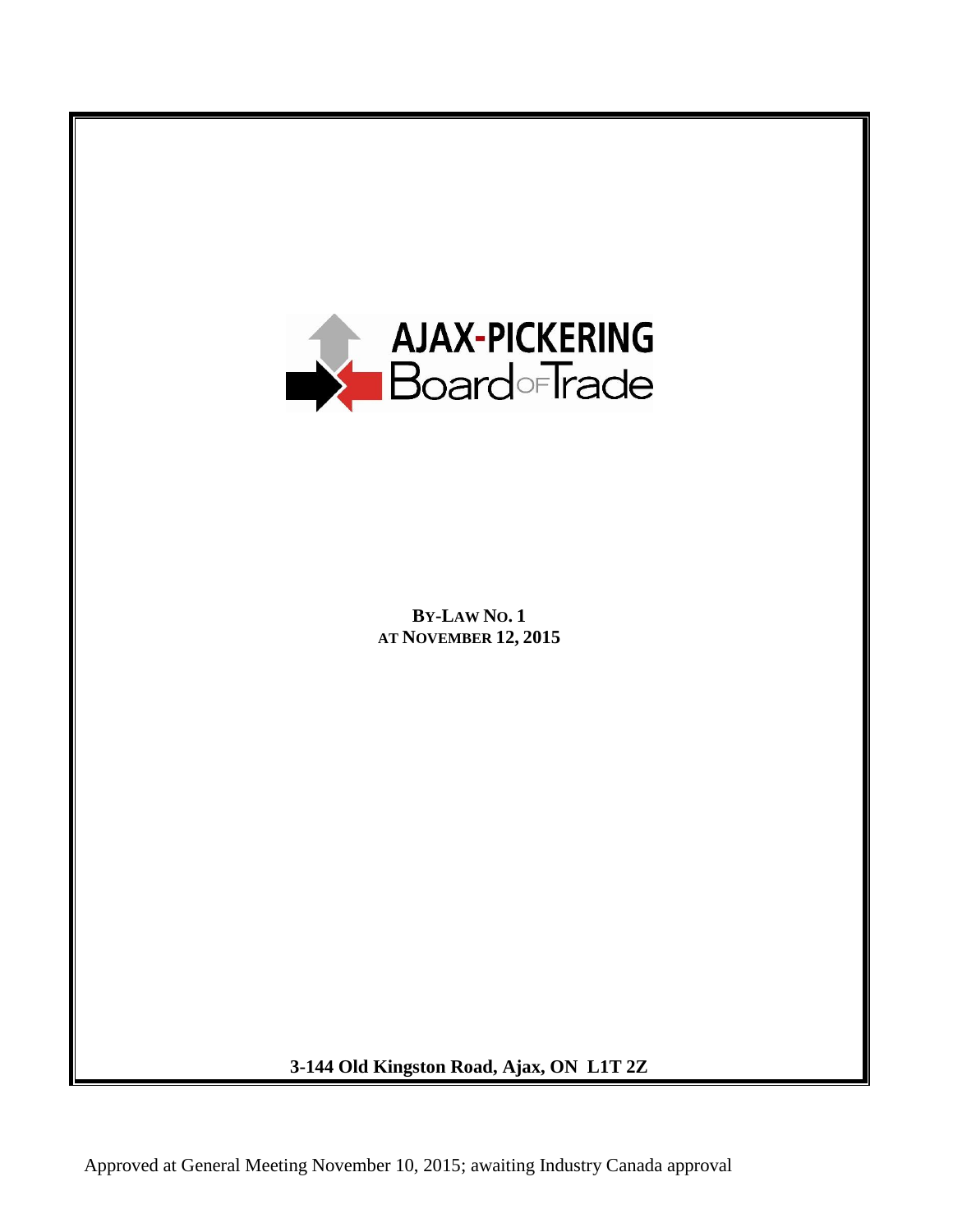# **By-Law No. 1**

A by-law relating generally to the conduct of the business and affairs of the

# **AJAX-PICKERING BOARD OF TRADE**

# **Article 1 - NAME AND OBJECT**

- Section 1 The name of the organization shall be the AJAX-PICKERING BOARD OF TRADE.
- Section 2 The object of the Ajax-Pickering Board of Trade shall be to promote and improve trade and commerce and the economic, civic, and social welfare of the Town of Ajax and City of Pickering, and the surrounding districts.
- Section 3 The usual place of meeting shall be in the Town of Ajax or City of Pickering. Every effort should be made to alternate the location of the Annual General Meeting between Ajax and Pickering.
- Section 4 The Ajax-Pickering Board of Trade shall be politically non-partisan, non-sectional and non-sectarian and shall not lend its support to any candidate for public office.

# **Article II - INTERPRETATION**

- Section 5 In this by-law and all other by-laws and resolutions of the Corporation, unless context otherwise requires:
	- (a) "Act" means the *Boards of Trade Act* (Canada) R.S.C., 1985, c. B-6;
	- (b) "Annual General Meeting" means the last quarterly meeting of the Members held each year;
	- (c) "Board" means the Ajax-Pickering Board of Trade as a body;
	- (d) "Chair" means the immediate past President who is an ex-officio Director for a one year term;
	- (e) "Council" means the governing body of the Board of Trade;
	- (f) "Director" means a member of the Council;
	- (g) "District" means that area within and for which this Board was established, as defined in the certificate of Registration under the Act;
	- (h) "Executive Director" means the Chief Executive Officer and General Manager of the Board;
	- (i) "Ex-Officio" means membership "by virtue of the office" and includes all rights, responsibilities, and power to vote unless otherwise specified;
	- (j) "Member" means "Member(s) in Good Standing" of the Board (i.e. those Members who have paid their membership dues); and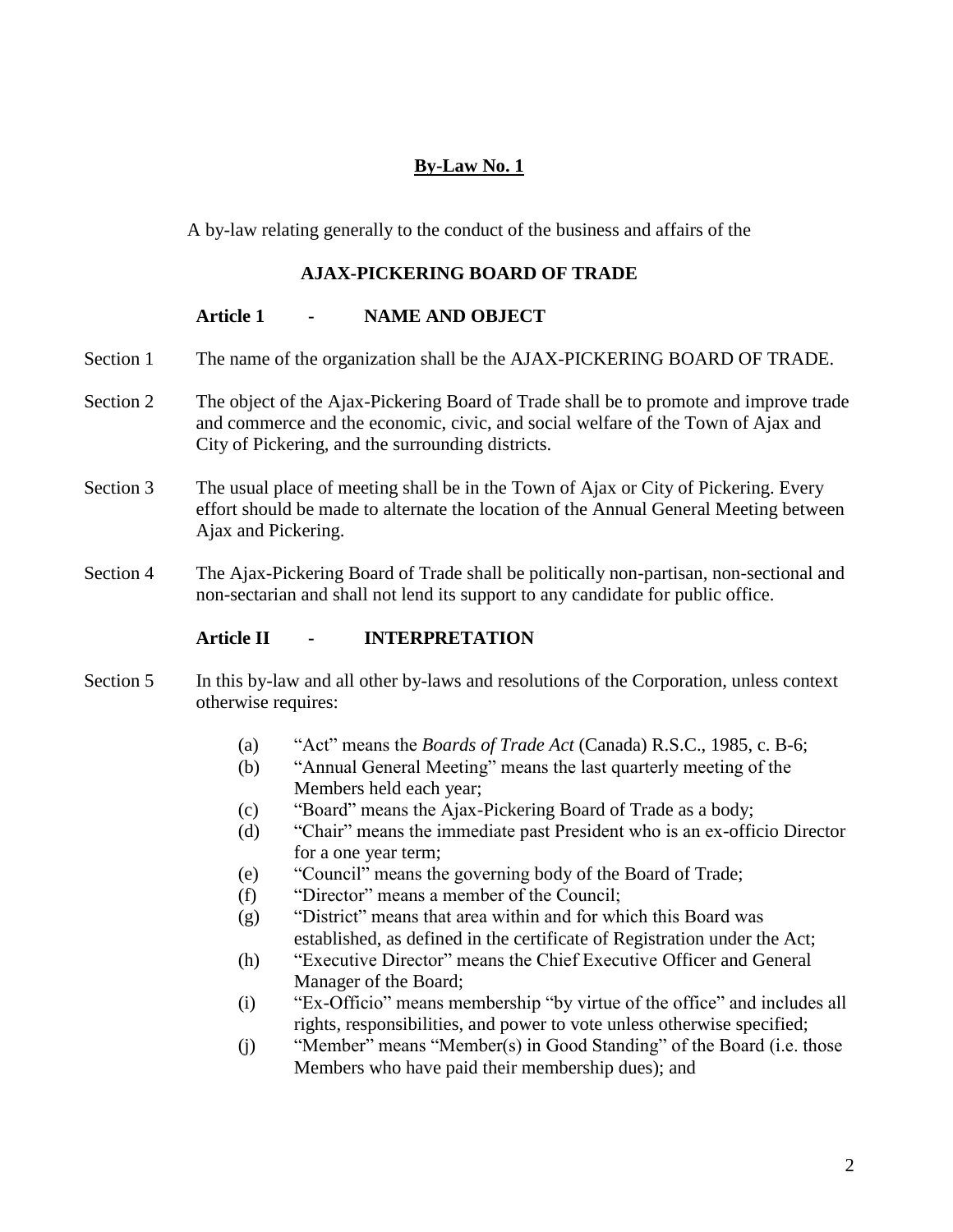- (k) "Special General Meetings" means meetings of the Members other than the Annual General Meeting and the three other quarterly general meetings of the Members.
- Section 6 In this By-law where the context required, words importing the singular include the plural and vice versa and words importing gender include the masculine, feminine and neuter genders.

#### **Article III - MEMBERSHIP**

- Section 7 There shall be four classes of members of the Board:
	- a. **Active Members:** Any individual who (a) is over eighteen years of age; (b) has paid the requisite annual membership fee; (c) is directly or indirectly engaged or interested in trade, commerce or the economic and social welfare of the District; and (d) has applied for membership in the Board, may be admitted to membership by a majority vote of the Council. The admission of such individual as an Active Member by Council must be ratified by the Members at the next Members' meeting; if ratification is not provided, such individual will cease to be an Active Member as of the date of such Members' meeting. For greater clarity, the Members shall not be able to ratify the admission of an individual as an Active Member if, (i) as of the date of the Members' meeting, the individual no longer meets the qualifications set above for membership; or (ii) such individual has, during the interim period between the date of admission and the date of the Members' meeting, contravened the terms of the Members' Code of Conduct. Each Active Member shall have one (1) vote, shall be eligible to hold office as a Director, and shall have such other privileges granted by policy of the Council.
	- b. **Community Members:** Any organization, association, corporation, society or partnership that (a) is directly or indirectly engaged or interested in trade, commerce or the economic or social welfare of the District, (b) has paid the requisite annual membership fee, and (c) has applied for membership in the Board, may be admitted as a Community Member by a majority vote of the Council. The admission of such entity as a Community Member by Council must be ratified by the Members at the next Members' meeting; if ratification is not provided, such entity will cease to be a Community Member as of the date of such Members' meeting. For greater clarity, the Members shall not be able to ratify the admission of an entity as a Community Member if, (i) as of the date of the Members' meeting, the entity no longer meets the qualifications set above for membership; or (ii) such entity has, during the interim period between the date of admission and the date of the Members' meeting, contravened the terms of the Members' Code of Conduct. The term of membership of a Community Member shall be one (1) year. The employees of a Community Member shall be entitled to receive the membership benefits available to the Community Member, as determined by the Community Member. Each Community Member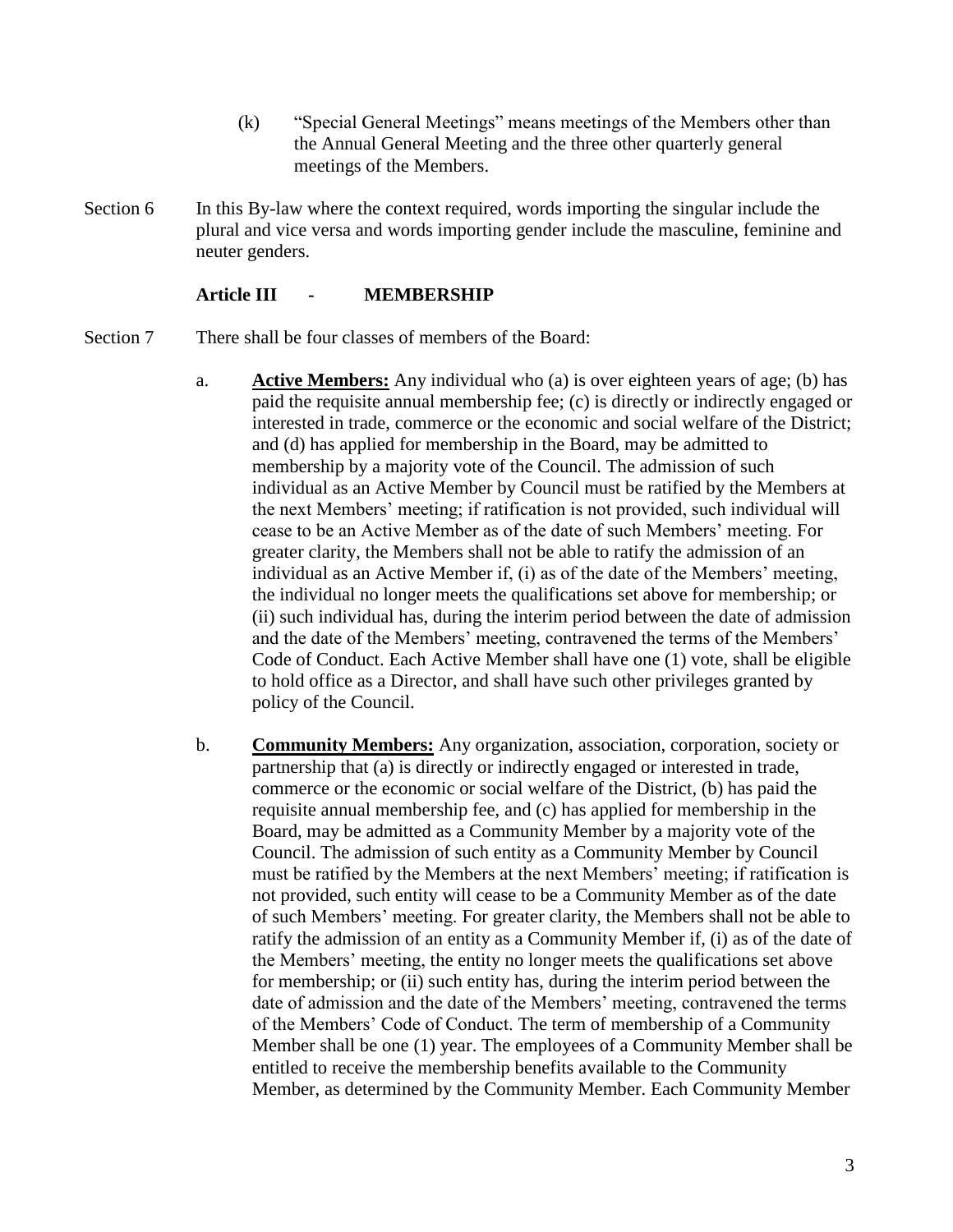shall have one (1) vote and shall have such other privileges granted by policy of the Council.

- c. **Honourary Members:** Any individual who has distinguished him/herself by some meritorious or public service, may be admitted as an Honourary Member by a majority vote of the Council. The admission of such individual as an Honourary Member by Council must be ratified by the Members at the next Members' meeting; if ratification is not provided, such individual will cease to be an Honourary Member as of the date of such Members' meeting. For greater clarity, the Members shall not be able to ratify the admission of an individual as an Honourary Member if, (i) as of the date of the Members' meeting, the individual no longer meets the qualifications set above for membership; or (ii) such individual has, during the interim period between the date of admission and the date of the Members' meeting, contravened the terms of the Members' Code of Conduct. Such recognition shall be for a term of one (1) year and may be repeated. Honourary Membership shall include all the privileges of Active Membership (except of holding office and voting). Honourary Members shall not be required to pay annual membership dues.
- d. **Lifetime Members:** Any individual who has distinguished him/herself by some meritorious or public service, may be elected as a Lifetime Member by a majority vote of the Council. The admission of such individual as a Lifetime Member by Council must be ratified by the Members at the next Members' meeting; if ratification is not provided, such individual will cease to be a Lifetime Member as of the date of such Members' meeting. For greater clarity, the Members shall not be able to ratify the admission of an individual as a Lifetime Member if, (i) as of the date of the Members' meeting, the individual no longer meets the qualifications set above for membership; or (ii) such individual has, during the interim period between the date of admission and the date of the Members' meeting, contravened the terms of the Members' Code of Conduct. Such recognition shall be for the Member's lifetime, and is not transferable. Lifetime Membership shall include all the privileges of Active Membership (except of holding office and voting). Lifetime Members shall not be required to pay annual membership dues.
- Section 8 The amount of the membership fees, and the payment of same, shall be in accordance with policy established from time to time by resolution of the Council.
- Section 9 Other than Community Members and Honourary Members, who are subject to a one (1) year term (with no restriction on the number of terms that may be held), membership shall continue from the time of admittance until a Member has resigned in accordance with the provisions of these By-laws or has been removed from the roll of Members by the Council in accordance with Section 11, below.
- Section 10 Any Member who intends to resign such Member's membership may do so, at any time, upon giving to the Secretary, ten days' notice, in writing, of such intention, and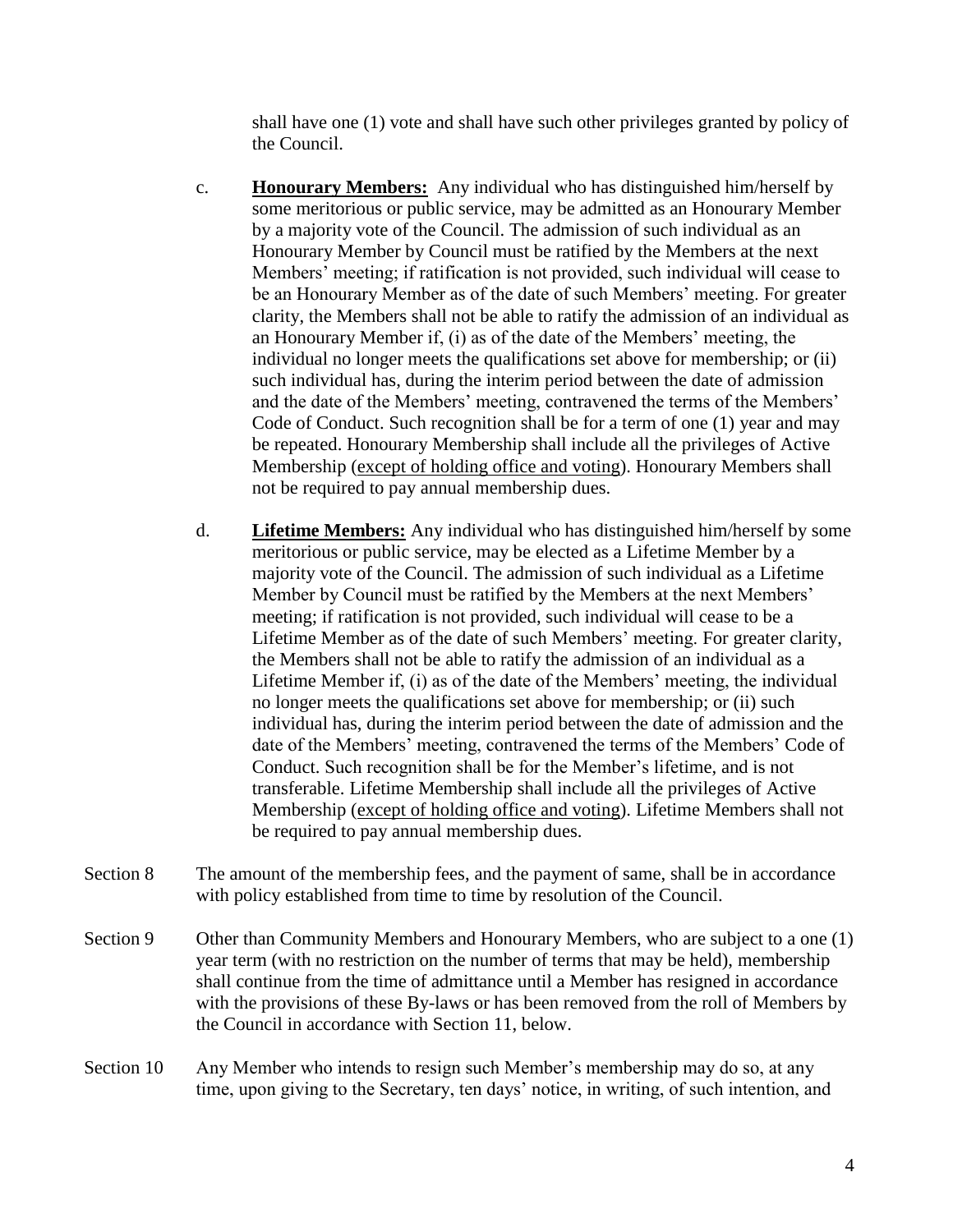upon discharging any lawful liability which is standing upon the books of the Board against such Member at the time of such notice.

- Section 11 The Council shall immediately remove from the roll of Members (i) any Member who fails to pay the membership dues within three months of the date they fall due; or (ii) any Member who, as determined by the Council, in its sole discretion, has contravened the terms of the Members' Code of Conduct. Upon such removal by the Council, all privileges of membership shall be forfeited.
- Section 12 Any Member that pays annual membership fees must have paid the fee at least thirty (30) days before the date of a meeting of Members in order to be eligible to vote at such meeting. In addition, any Member that pays monthly membership fees must have paid the fees owing up to date of the Members' meeting in order to be eligible to vote at the meeting.
- Section 13 The term of annual membership in the Corporation shall be for one calendar year (January 1 – December 31).

# **Article IV – THE COUNCIL**

- Section 14 The Council shall consist of a minimum of eleven (11) and a maximum of fourteen (14) Directors. No Director, officer, or member of a committee created by Council shall receive remuneration for such role, but shall be entitled to reimbursement for any preapproved reasonable costs incurred as a result of such role.
- Section 15 Nominations for election as Director may be made by:
	- i. The Board Development Committee, comprised of the Chair, President, Vice-President, and Executive Director; or
	- ii. The Members, provided that each such nomination:
		- Is in writing and signed by at least two Members in good standing; and
		- Is accompanied by a written declaration signed by the nominee that he will serve as Director in accordance with these By-Laws if elected; and
		- Is submitted and received by the Secretary at least 30 calendar days before the date of the Annual Members' Meeting.
- Section 16 The Directors shall be elected by the Members at an Annual General Meeting for a three (3) year term. An individual may serve a maximum of two (2) terms as a Director (for a total of six (6)) years). The selection and presentation of a roster of nominees, and the election of the Directors and the appointment of the Officers, shall be in accordance with policy established from time to time by resolution of the Council.
- Section 17 Any vacancy on the Council, which may occur during the year, shall be filled by a majority vote of the Council, with a Member, to complete the fiscal period. A vacancy occurs when a Director dies, resigns his office and such resignation has been accepted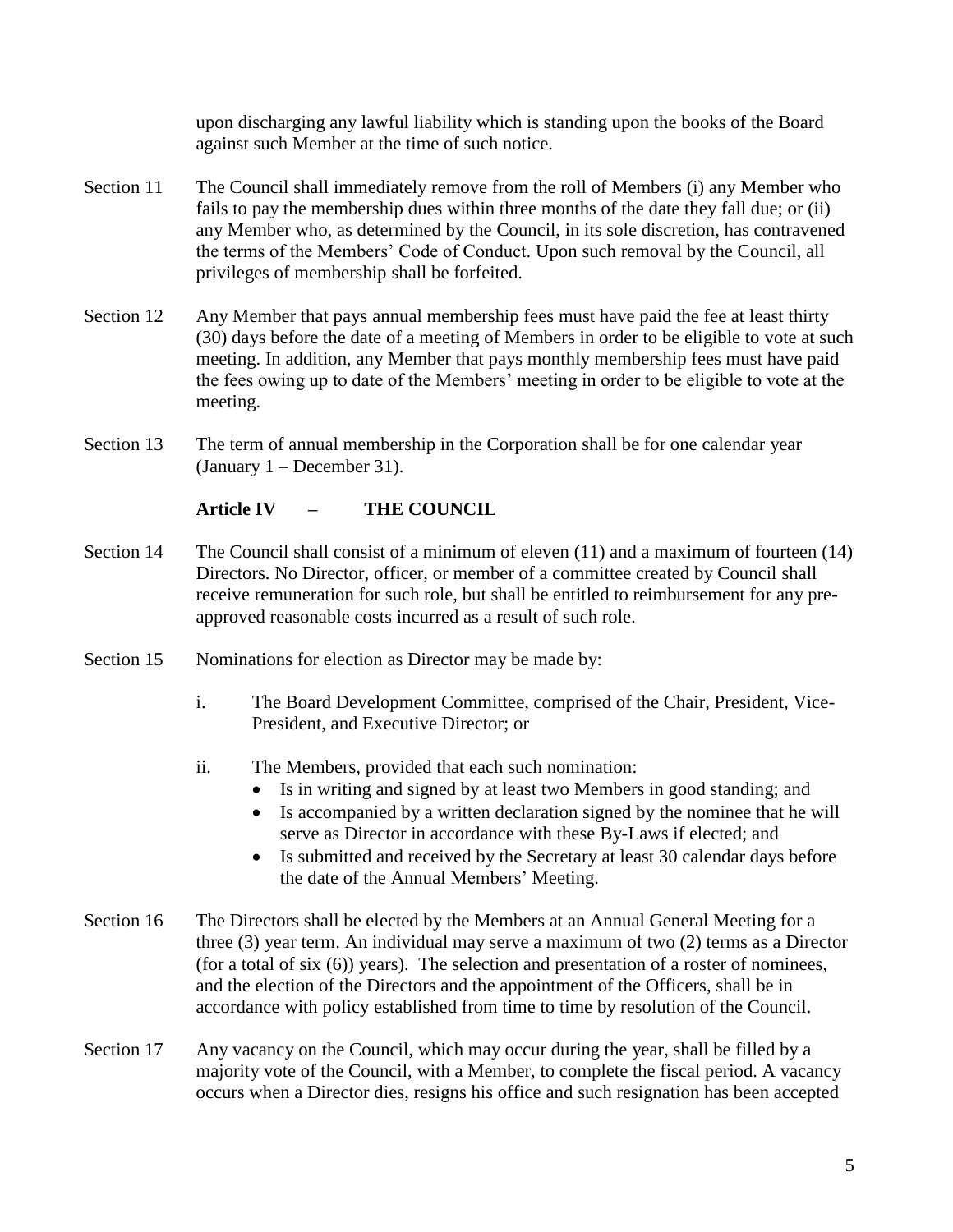by the Council, is deemed to have resigned in accordance with Section 18, below, or is removed by office in accordance with Section 18, below.

- Section 18 Any Director who has missed four meetings in a fiscal year, without obtaining the prior approval of the Council, shall be deemed to have tendered his/her resignation as a Director. A Director must attend at least 2/3rds of a regularly scheduled Council meeting to constitute being considered having attended the meeting. A Director may be removed from office at any point during his/her term due to disreputable behaviour or violation of the Ajax-Pickering Board of Trade Code of Conduct by a majority vote of the Council or of the Members.
- Section 19 The Council shall have the general power of administration. It may make or authorize petitions or representations to the Government or Parliament of Canada, the Government or Legislature of the Province, or others, as it may determine.
- Section 20 The Council shall, in addition to the powers hereby expressly conferred on it, have such powers as are assigned to it by any By-law of the Board, provided, however, that such powers are not inconsistent with the provisions of the Act.
- Section 21 The Council, or, at its request, the President, may appoint committees or designate members of the Council or the Board or others, to examine, consider and report upon any matter or take such actions as the Council may request.

# **Article V – MEETINGS OF MEMBERS**

- Section 22 The Annual General Meeting of the Members shall be held each year at a date, time, and place determined by Council. At least ten (10) business days' notice of the Annual General Meeting shall be given to each Member. The purpose of this meeting will be the election of new directors, the presentation of the new budget, a report on the prior year's activities, and to vote on any proposal to amend the by-laws of the Council.
- Section 23 The Members shall hold general quarterly meetings in each year within the District. Notice of a general quarterly meeting, other than the Annual General Meeting, naming the time and place, shall be given to each Member by the Secretary at least three (3) days prior to the meetings.
- Section 24 Special general meetings of the Members must be held at any time when summoned by the Council or by a majority of the Members. Notice of such meetings, containing enough information to allow the Members to make reasoned decisions, shall be given at least ten (10) days in advance by (a) inserting the notice in one or more newspapers published within the District; (b) circulating a letter to each Member, signed by the Secretary; or (c) sending a message to each Member by e-mail or any other electronic means.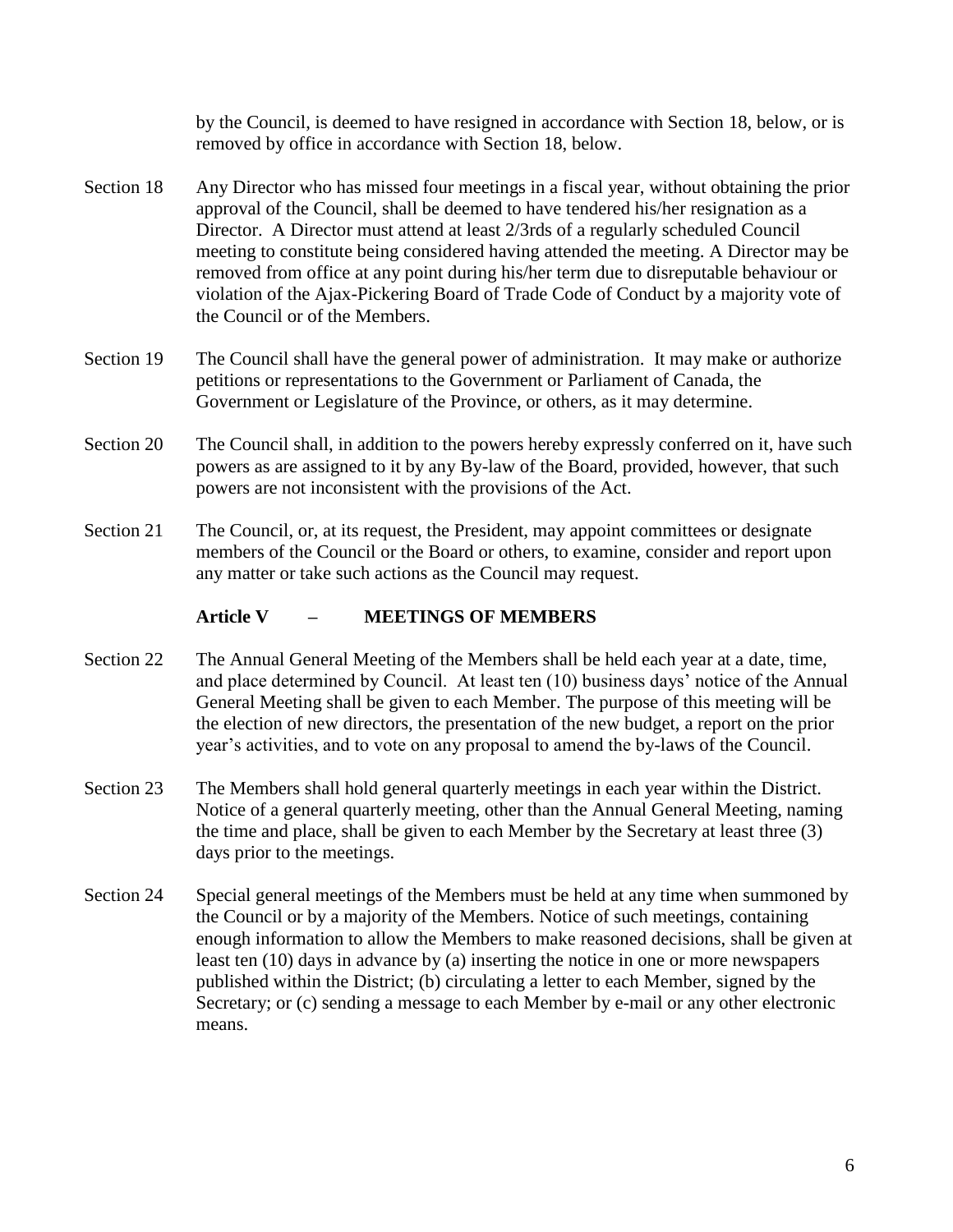- Section 25 At any meetings of the Members, thirty-five (35) Members shall constitute a quorum and a majority of such quorum may make decisions on behalf of and do all things within the powers of the Members.
- Section 26 At every meeting of the Board, the Members in good standing shall be able to vote prior to the meeting by a mailed-in ballot or by e-mail, or by proxy at the meeting, or in person at the meeting by secret ballot, in conformity with such rules and regulations as the Council may from time to time adopt. Votes by mailed-in ballot or e-mail must be received by the Secretary, at the offices of the Board, within a reasonable time period (as determined by the Council) before the time at which the meeting is scheduled to commence; such time period will be set out in the notice of the meeting and on the ballot.
- Section 27 Only one vote may be cast by each Member, regardless of whether the Member is an individual or an organization.
- Section 28 In an election of Directors, the President shall appoint two returning officers, who shall be approved by the Council, to supervise and conduct the general election.
- Section 29 In all cases of equality of votes on any matter, the presiding officer at a meeting of the Members shall not have a casting vote.

### **Article VI – MEETINGS OF COUNCIL**

- Section 30 Minutes of a Council meeting shall to be circulated to all Directors within five business days of the next meeting of Council.
- Section 31 The Council shall meet not less than monthly with the exception of the months of July and August, which will be considered discretionary. A meeting of the Council shall be convened by the Secretary at the request of the President or any two Directors. The dates and locations of the regular meetings of the Council shall be set in advance. If an emergency Council meeting is required, notice of such meeting shall be circulated to all Directors by e-mail at least -24 hours in advance, unless each Director has waived his/her right to such notice. All Directors shall attend the meetings of the Council in person, by telephone, or by other available electronic means that permit all persons participating in the meeting to hear each other, provided that all Directors have consented to the use of such communication means. Should the site of the meeting not permit the Director to attend other than in person, then the Director shall not be deemed to have missed the meeting.
- Section 32 Seven (7) Directors shall constitute a quorum, and a majority of such quorum may make decisions on behalf of and do all things within the powers of the Council.
- Section 33 The meetings of the Council shall be open to all Members, who may attend but may not take part in any of the proceedings. When meetings of the Council are attended by individuals who are not Directors, as described above, subjects such as, but not limited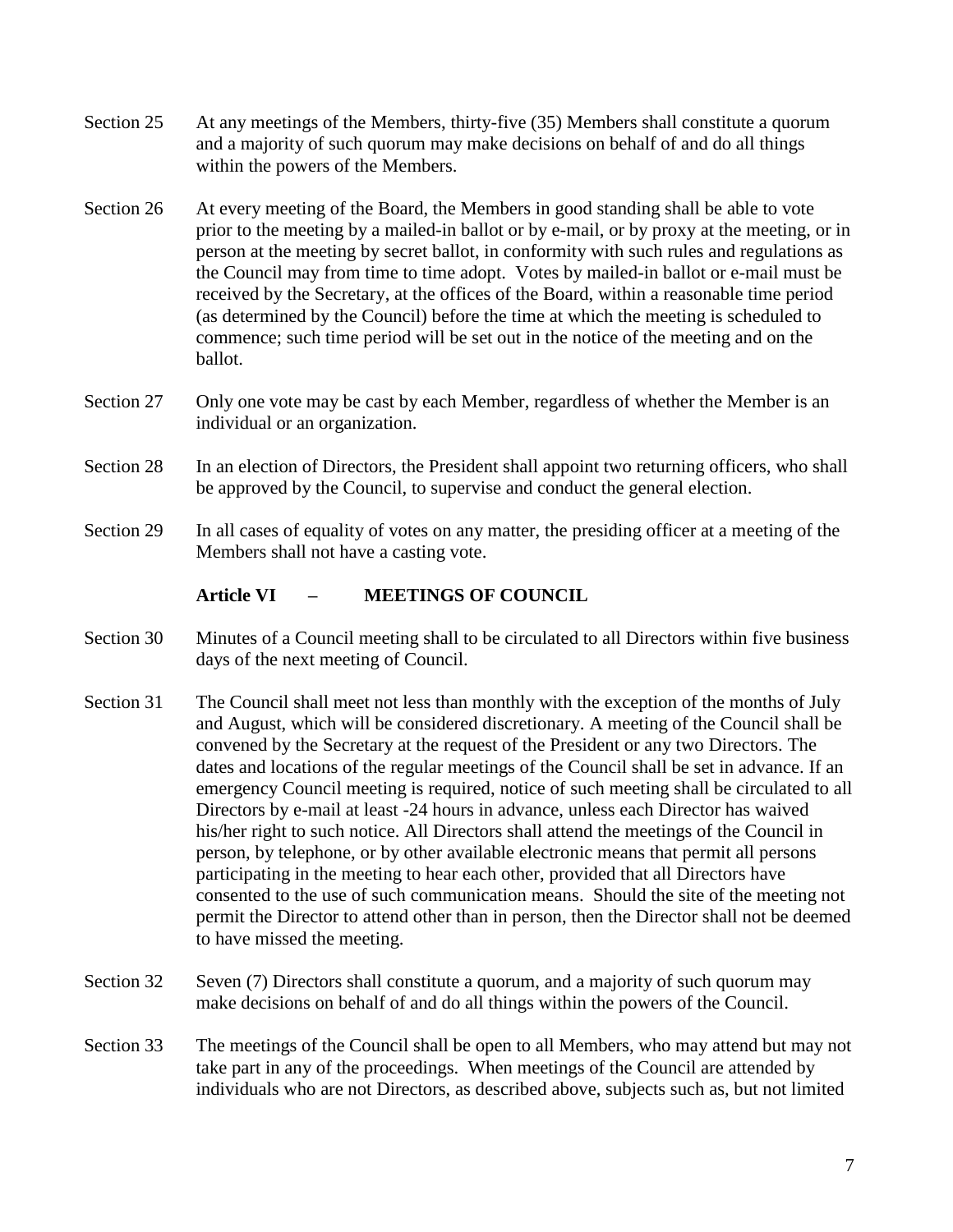to, human resources and confidential financial topics shall be discussed *in-camera*. Any *in-camera* portion of any Council meeting may only be attended, as appropriate, by the Directors, the Executive Director, and Council Advisor Representatives.

Section 34 Each Director shall have one (1) vote. In all cases of equality of votes on any matter, the presiding officer at a meeting of the Council shall have a casting vote.

## **Article VII – GENERAL RE. MEETINGS**

- Section 35 Minutes of the proceedings of all Member and Council meetings shall be signed by the President or Vice-President or the person who presided at the meeting and shall be entered in books to be kept for that purpose at the Board office by the Secretary.
- Section 36 At all meetings of the Members and the Council, the Chair, or in his absence, the President, or if both are absent, the Vice-President shall preside.
- Section 37 The books containing the minutes of the proceedings of all meetings, whether of the Council or the Members, shall be open at all reasonable hours to any Director or Member, free of charge.

### **Article VIII - ELECTION OF OFFICERS**

- Section 38 The Council shall, at the meeting of Council immediately following the Annual General Meeting, elect or appoint, as appropriate, the following officers: a Chair, a President, a Vice-President, a Secretary, and a Treasurer. Every individual up for election or appointment as an officer must be a Member and a Director and must meet the other qualifications set out from time to time in policy by resolution of the Council. Only the Vice-President shall be eligible for appointment as the President, and only the President shall be eligible for appointment as the Chair.
- Section 39 The terms of the officers shall be one year. No individual shall serve as an officer for more than two (2) consecutive terms, unless determined otherwise by the Council, in its sole discretion. No President shall be eligible for re-nomination as President after serving (2) two consecutive terms, until at least one subsequent year has elapsed. An officer or a member of a committee created by the Council may be removed from office at any point during his/her term by a majority vote of the Council.
- Section 40 The President and the Vice-President, before taking office, shall take and subscribe before the Mayor of Ajax, the Mayor of Pickering, the Chair of the Regional Municipality of Durham, or before any justice of the peace, an oath in the following form:

"I swear that I will faithfully and truly perform my duty as [President/Vice-President] of the Ajax-Pickering Board of Trade, and that I will, in all matters connected with the discharge of such duty, do all things, and only such things, as I shall truly and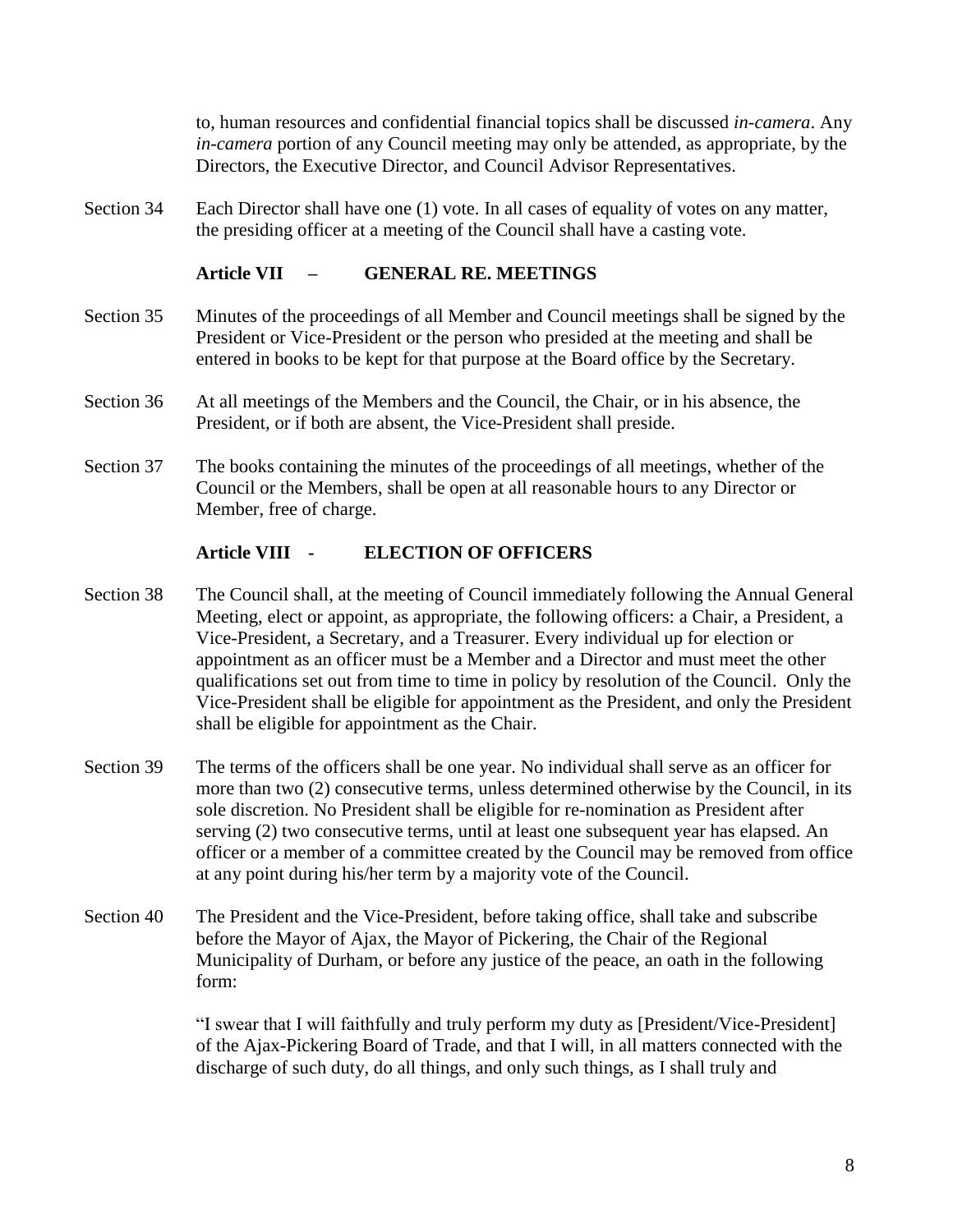conscientiously believe to be adapted to promote the objects for which the Board was constituted, according to the true intent and meaning of the same. So help me God."

- Section 41 No public pronouncement in the name of the Board may be made unless authorized by the Council, and will only be made by the Chair, the President, or the person to whom the Council has delegated this authority.
- Section 42 The Chair shall preside at all meetings of the Board and Council. He shall regulate the order of business at such meetings, and shall receive and put lawful motions and communications to the meeting.
- Section 43 The President shall be the official representative of the Board. He shall, with the Secretary, sign all papers and documents requiring signature on behalf of the Board, unless the Council designates someone else. It shall be the duty of the President to present a general report of the activities of the year at the Annual General Meeting. The President may be required by Council to sign a job description that outlines his duties and in which he states that he fully understand what those duties are and that he will endeavour to execute said duties to the best of his abilities.
- Section 44 The Vice-President shall act in the absence of the President, and in the absence of both these officers, the Council shall appoint a representative to act temporarily.
- Section 45 The Treasurer shall oversee the day to day finances of the Board at the pleasure of the Council. He shall execute this duty with full transparency, governance, and in accordance with Generally Accepted Accounting Principles (GAAP) and the laws of Canada. He shall report on the income and expenditure of the Board at the Annual General Meeting and at every Council meeting. He shall oversee the preparation of the accounts of the income and expenditures of the Board prepared by an external bookkeeper. The Treasurer will present a budget not less than annually and provide for Council a monthly statement of revenue and expenses. The Treasurer shall sign a job description that outlines his duties and in which he states that he fully understands what those duties are and that he will endeavour to execute said duties to the best of his abilities.
- Section 46 The Secretary shall oversee the maintenance of an accurate record of the proceedings of the Board and of the Council. The Secretary shall record in-camera minutes at Council meetings and maintain a high level copy in the Board Meeting Notes binder at the Board office. He shall receive votes from Members in good standing by mail and email for counting at the annual meeting and special meetings. The Secretary may be required by Council to sign a job description that outlines his duties and in which he states that he fully understands what those duties are and that he will endeavour to execute said duties to the best of his abilities.
- Section 47 The Executive Director, who, as an employee of the Board, shall not be an officer of the Council, shall be responsible for the keeping of the accounting records of the Board, under the direction of the Treasurer, conducting correspondence on behalf of the Board,